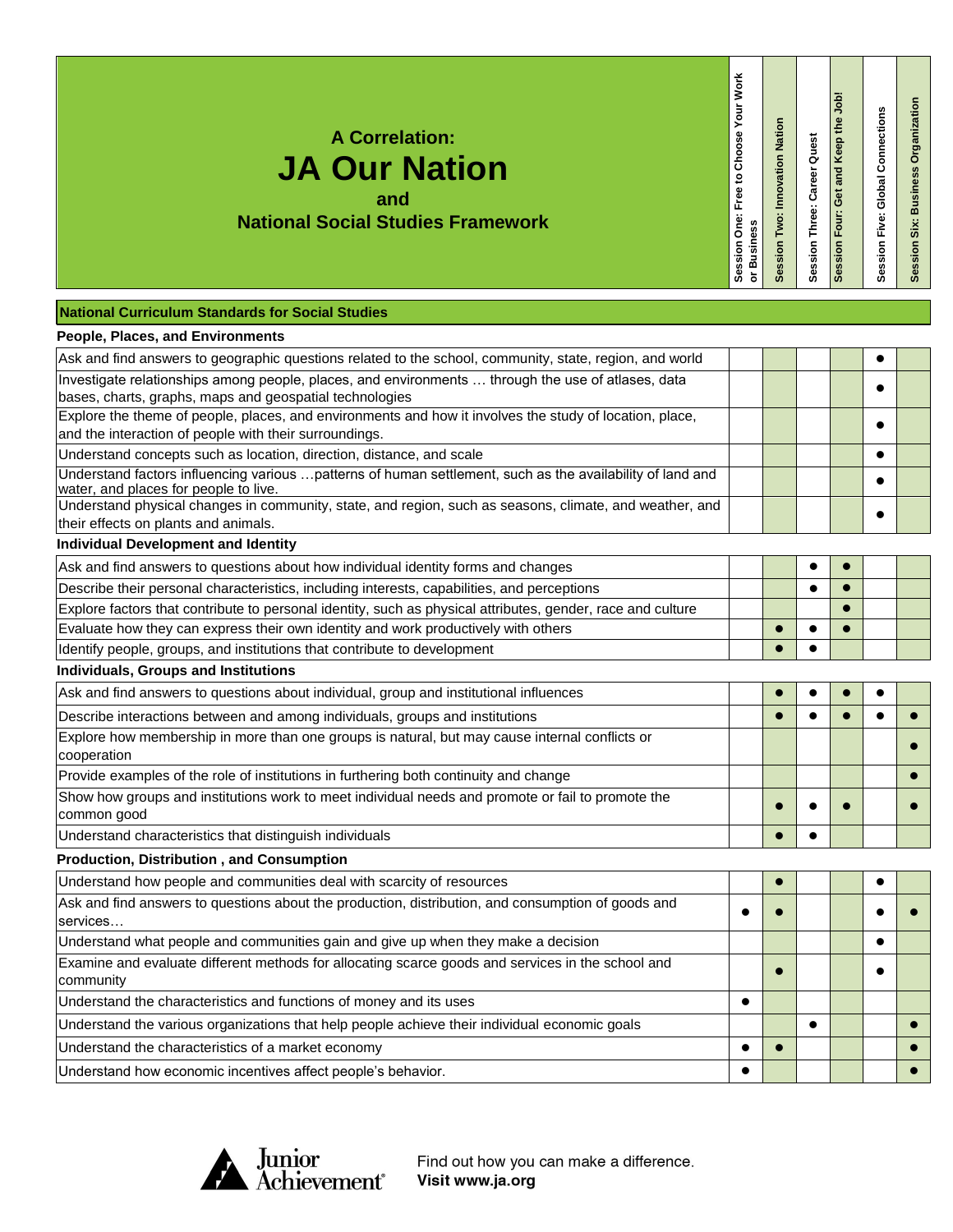| <b>A Correlation:</b><br><b>JA Our Nation</b><br>and<br><b>National Social Studies Framework</b><br><b>Global Connections</b> | <b>Your Work</b><br>Session One: Free to Choose<br>or Business | Nation<br>Innovation<br>Two:<br>ession | <b>Career Quest</b><br>Session Three: | ger<br>e4<br>Keep<br>and<br>Ğ<br>Four:<br>Session | <b>Global Connections</b><br>Session Five: | rganization<br>o<br>ine<br>$\overline{\mathbf{s}}$<br>m<br>six<br>essior<br>Ō |
|-------------------------------------------------------------------------------------------------------------------------------|----------------------------------------------------------------|----------------------------------------|---------------------------------------|---------------------------------------------------|--------------------------------------------|-------------------------------------------------------------------------------|
|                                                                                                                               |                                                                |                                        |                                       |                                                   |                                            |                                                                               |
| Ask and find answers to questions about the connections we have to other people and places around the<br>globe                |                                                                |                                        |                                       |                                                   |                                            |                                                                               |
| Identify examples of global connections in their community, state, or region                                                  |                                                                |                                        |                                       |                                                   |                                            |                                                                               |

Use maps and databases to look for global patterns, trends, and connections **Exercise Looper Action** and Tennis Give examples, of conflict and cooperation among individuals, groups, and nations in different parts of the world Examine the ways in which technology affects global connections **Examine the ways in which technology affects** global connections

**Civic Ideals and Practices**

| Ask and find answers to questions about how to plan for action with others to improve life in the school,<br>community, and beyond |  |  |            |  |
|------------------------------------------------------------------------------------------------------------------------------------|--|--|------------|--|
| Identify and exercise the rights and responsibilities of citizens                                                                  |  |  |            |  |
| Analyze how specific policies or citizen behaviors reflect ideals and practices consistent with democratic                         |  |  |            |  |
| lideals                                                                                                                            |  |  |            |  |
| ELO-Standard is supported by an extended learning opportunity.                                                                     |  |  | Sept. 2018 |  |

Junior<br>Achievement<sup>®</sup>

Find out how you can make a difference. Visit www.ja.org